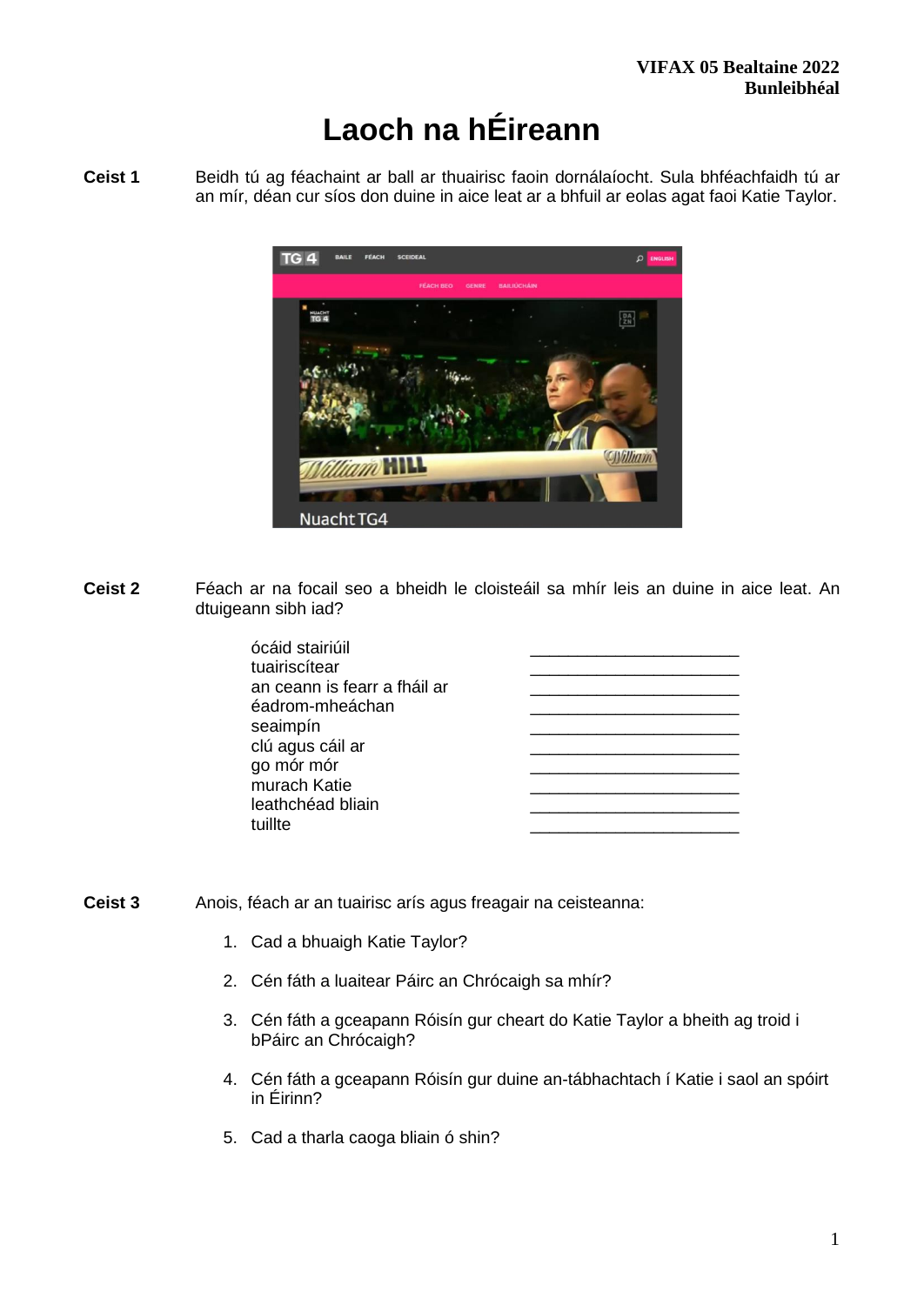#### **Ceist 4** '…bean Chill Mhantáin…'

Athscríobh na contaetha cearta ón liosta faoi na cúigí cuí.

| Contae an Chabháin         | Contae Laoise          |
|----------------------------|------------------------|
| Contae an Chláir           | Contae Liatroma        |
| Contae an Dúin             | Contae Loch Garman     |
| Contae an Longfoirt        | Contae Lú              |
| Contae Aontroma            | Contae Luimnigh        |
| Contae Ard Mhacha          | Contae Mhaigh Eo       |
| Contae Bhaile Atha Cliath  | Contae Mhuineacháin    |
| <b>Contae Cheatharlach</b> | Contae na Gaillimhe    |
| Contae Chiarraí            | Contae na hIarmhí      |
| Contae Chill Chainnigh     | Contae na Mí           |
| <b>Contae Chill Dara</b>   | Contae Phort Láirge    |
| Contae Chill Mhantáin      | Contae Ros Comáin      |
| Contae Chorcaí             | Contae Shligigh        |
| <b>Contae Dhoire</b>       | Contae Thiobraid Arann |
| Contae Dhún na nGall       | Contae Thír Eoghain    |
| Contae Fhear Manach        | Contae Uíbh Fhailí     |

| Cúige Chonnacht | Cúige Mumhan |
|-----------------|--------------|
|                 |              |
|                 |              |
|                 |              |
|                 |              |
|                 |              |
| Cúige Laighean  | Cúige Uladh  |
|                 |              |
|                 |              |
|                 |              |
|                 |              |
|                 |              |
|                 |              |

**Ceist 5** Féach ar an sliocht thíos. Tá ceithre shéimhiú fágtha ar lár. Breac isteach anois iad!

Tá go leor cainte faoi comórtas eile dornálaíochta a bheith idir laoch na tíre seo, Katie Taylor agus Amanda Serrano i bPáirc an Chrócaigh. Ócáid stairiúil a bheas ann ar ndóigh. Tuairiscítear go bhfuil cainteanna ann faoin troid a reáchtáil i mBaile Átha Cliath i mí Deireadh Fómhair. Fuair Taylor an ceann is fearr ar Serrano ag an deireadh seachtaine, i gcomórtas dornálaíochta in Madison Square Garden. Fágann an bua sin sa gcraobh éadrom-meáchan dhomhanda gurb í bean Cill Mhantáin an seaimpín i gcónaí.

**Ceist 6** Conas a mhothaigh tú nuair a chuala tú gur bhuaigh Katie Taylor an comórtas dornálaíochta? Ar chuir tú téacs chuig do chara le *emoji*?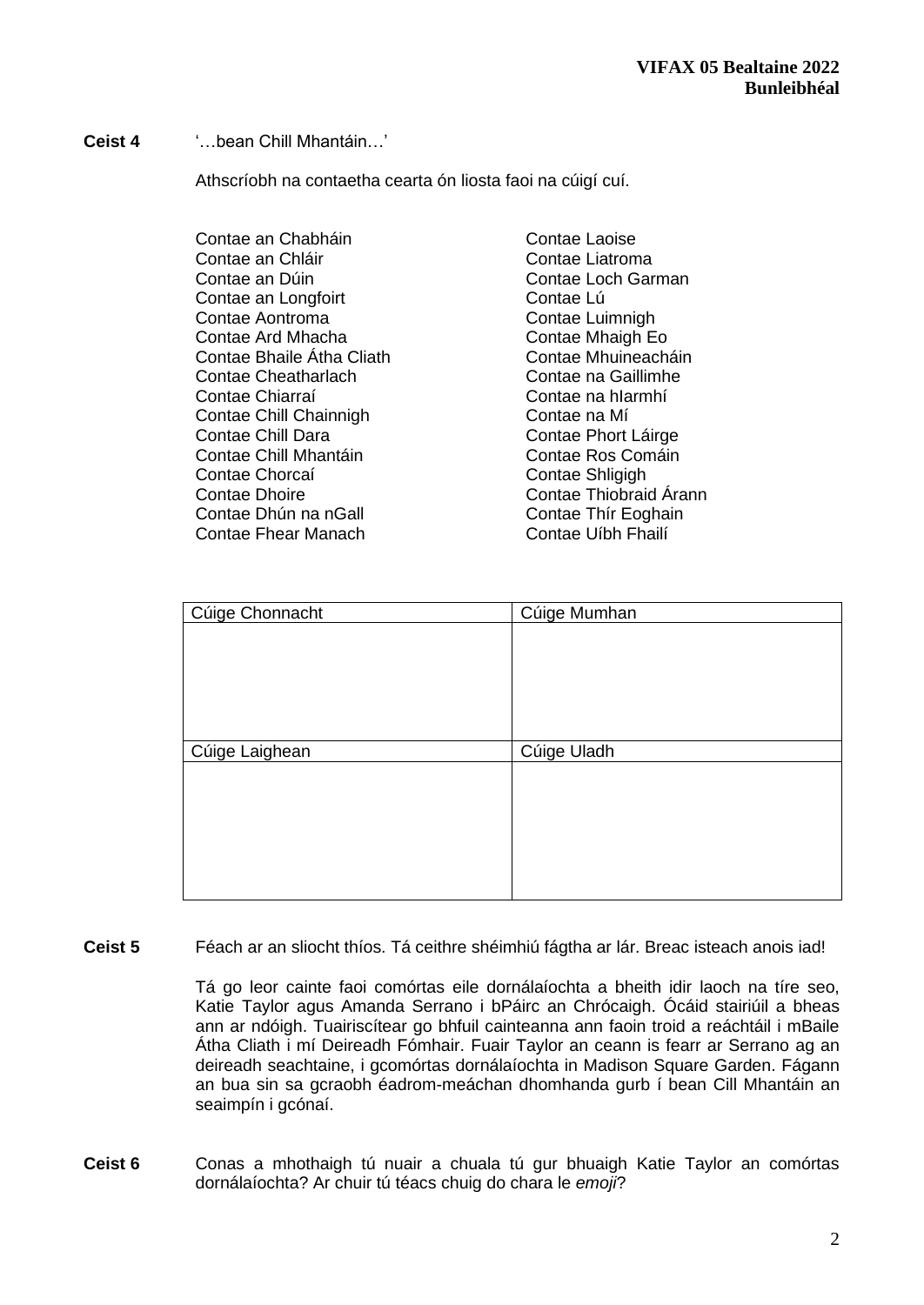Seo thíos na deich emoji ba mhó a thaitin le daoine sna Stáit Aontaithe sa bhliain 2021, de réir *The New York Times*.

Bí ag obair leis an duine in aice leat agus déanaigí iarracht Gaeilge a chur ar na mothúcháin a léirítear iontu.



An mbaineann sibh féin úsáid as aon emoji eile, nach bhfuil ar an liosta sin? Cad iad?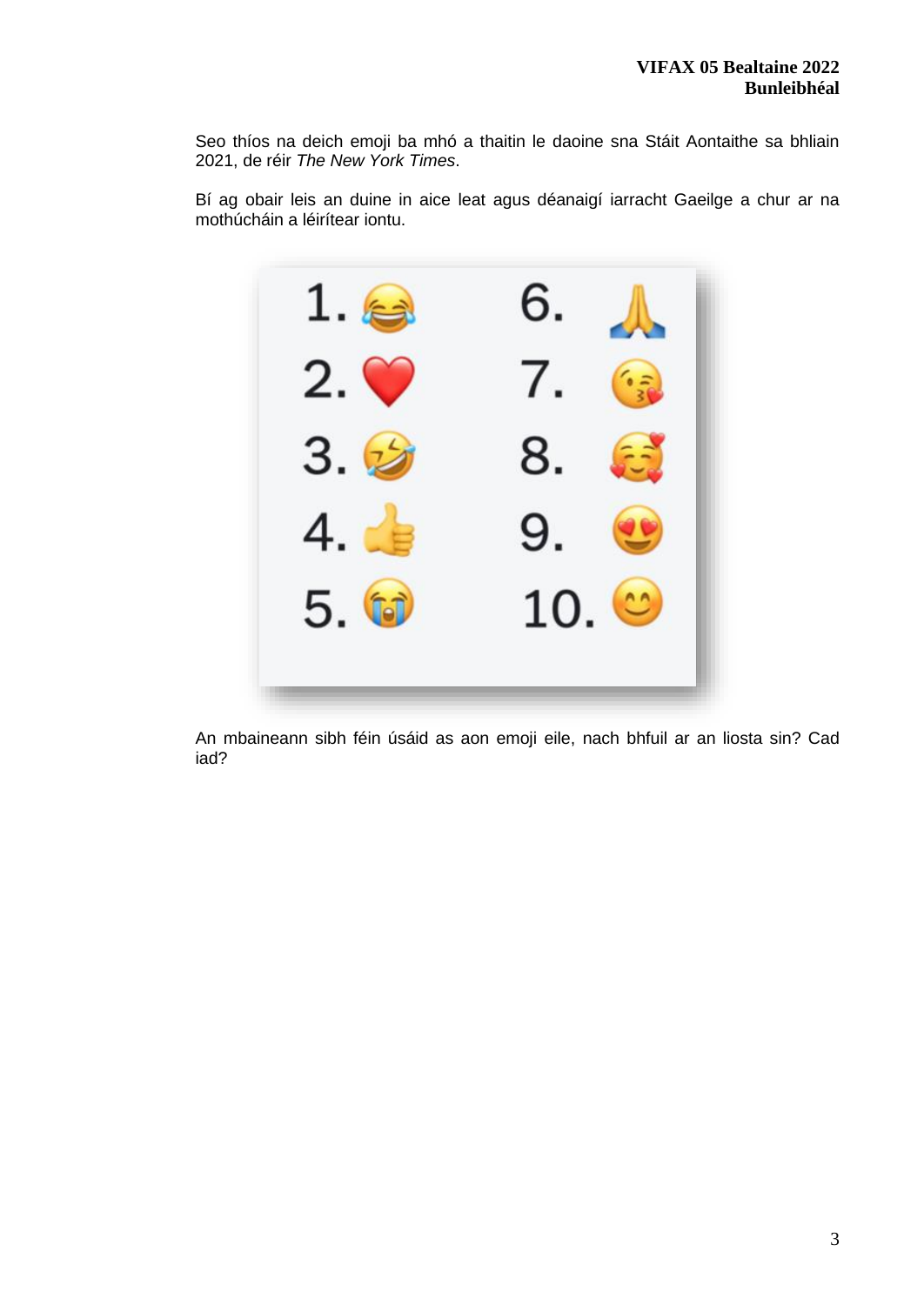## **Treoracha agus Freagraí**

#### **Ceist 1**

Is féidir gach beirt a chur ag plé na ceiste seo sula seinnfear an tuairisc nó iad a chur ag obair i ngrúpaí de thriúr nó de cheathrar.

## **Ceist 2**

- ócáid stairiúil a historic occasion tuairiscítear it is reported an ceann is fearr a fháil ar to beat, get the better of éadrom-mheáchan lightweight seaimpín<br>clú agus cáil ar champion clú agus cáil ar champion clú agus cáil ar go mór mór<br>
murach Katie<br>
if it weren' leathchéad bliain entity years<br>tuillte deserved
	- if it weren't for Katie deserved

#### **Ceist 3**

Féach an script

#### **Ceist 4**

| Cúige Chonnacht                                                                                                                                                                                                                                                              | Cúige Mumhan                                                                                                                                                                                      |
|------------------------------------------------------------------------------------------------------------------------------------------------------------------------------------------------------------------------------------------------------------------------------|---------------------------------------------------------------------------------------------------------------------------------------------------------------------------------------------------|
| Contae na Gaillimhe<br>Contae Liatroma<br>Contae Mhaigh Eo<br>Contae Ros Comáin<br>Contae Shligigh                                                                                                                                                                           | Contae Chiarraí<br>Contae an Chláir<br>Contae Chorcaí<br>Contae Luimnigh<br>Contae Phort Láirge<br>Contae Thiobraid Arann                                                                         |
| Cúige Laighean                                                                                                                                                                                                                                                               | Cúige Uladh                                                                                                                                                                                       |
| Contae Bhaile Atha Cliath<br><b>Contae Cheatharlach</b><br>Contae Chill Chainnigh<br><b>Contae Chill Dara</b><br>Contae Chill Mhantáin<br>Contae na hIarmhí<br>Contae Laoise<br>Contae Loch Garman<br>Contae an Longfoirt<br>Contae Lú<br>Contae na Mí<br>Contae Uíbh Fhailí | Contae Aontroma<br>Contae Ard Mhacha<br>Contae an Chabháin<br>Contae Dhoire<br>Contae an Dúin<br>Contae Dhún na nGall<br><b>Contae Fhear Manach</b><br>Contae Mhuineacháin<br>Contae Thír Eoghain |

#### **Ceist 5**

Tá go leor cainte faoi c**h**omórtas eile dornálaíochta a bheith idir laoch na tíre seo, Katie Taylor agus Amanda Serrano i bPáirc an Chrócaigh. Ócáid stairiúil a bheas ann ar ndóigh. Tuairiscítear go bhfuil cainteanna ann faoin troid a reáchtáil i mBaile Átha Cliath i mí D**h**eireadh Fómhair. Fuair Taylor an ceann is fearr ar Serrano ag an deireadh seachtaine i gcomórtas dornálaíochta, in Madison Square Garden. Fágann an bua sin sa gcraobh éadrom-m**h**eáchan dhomhanda gurb í bean C**h**ill Mhantáin an seaimpín i gcónaí.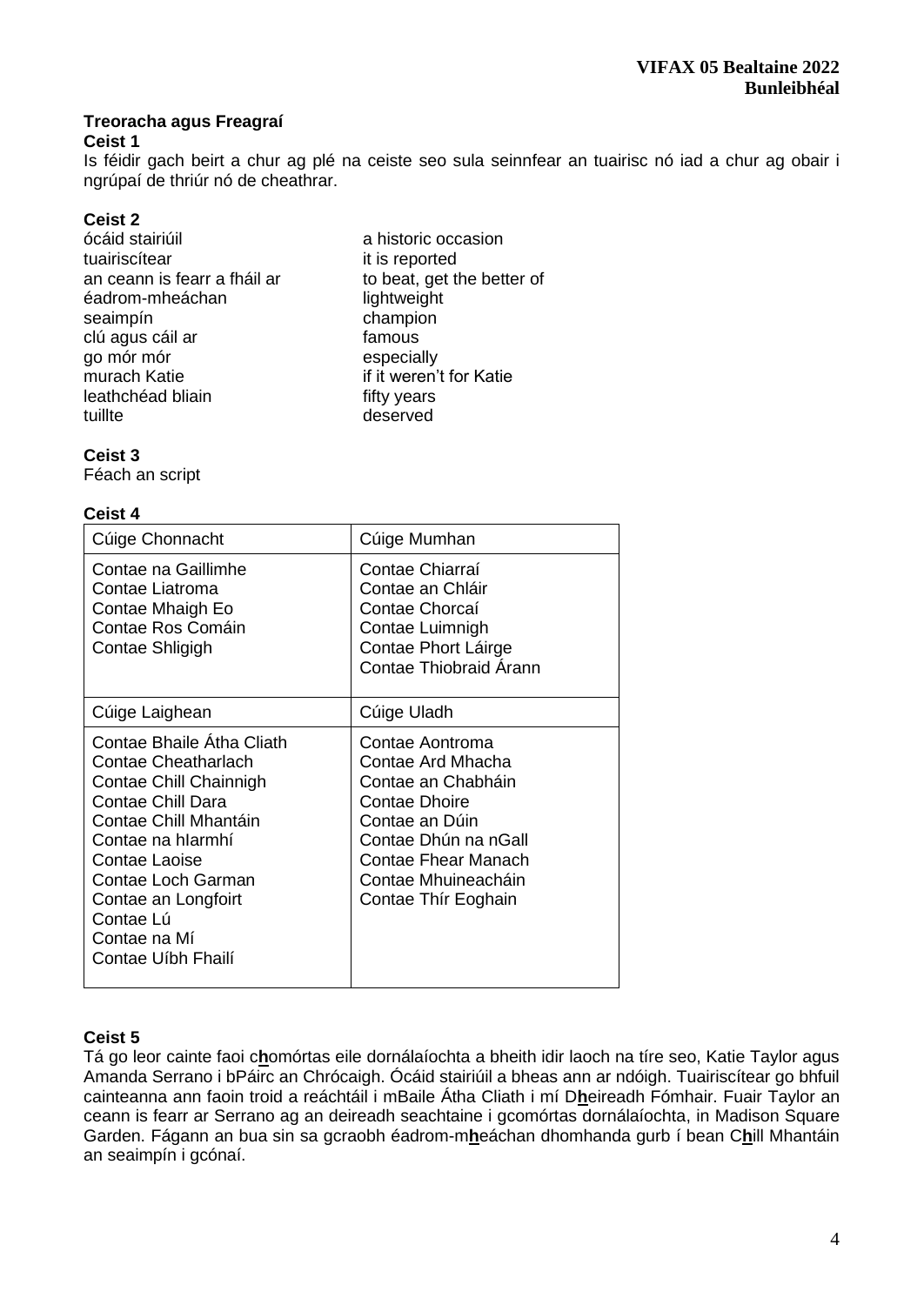# **Ceist 6**

Is féidir gach beirt a chur ag déanamh an phlé seo agus ansin na ceisteanna a phlé leis an rang iomlán.

- 1. Tá sé greannmhar.
- 2. Go raibh míle maith agat. / Is tú mo ghrá. / Tá mé an-mhór leat.
- 3. Gáire os ard. / Tá mé ag gáire agus na deora liom.
- 4. Ceart go leor. / Aontaím leat. / Tuigim.
- 5. Tá mé trína chéile le brón, le háthas nó le faoiseamh.
- 6. Le do thoil.

A A

- 7. Póg. / Póigíní.
- 8. Tá mé i ngrá leat. / Is breá liom thú. / Tá mé an-mhór leat.
- 9. Tá mé i ngrá leat. / Tá mé i ngrá leis. / Tá mé i ngrá léi.
- 10. Tá áthas orm. / Tá mé sásta faoi sin.

Na cinn nach raibh ann:

Úps! / Tá brón orm.

Tá fearg orm. / Tá mé ar mire leat.

An gceapann tú? / Níl a fhios agam.

Tá an-bhrón orm.